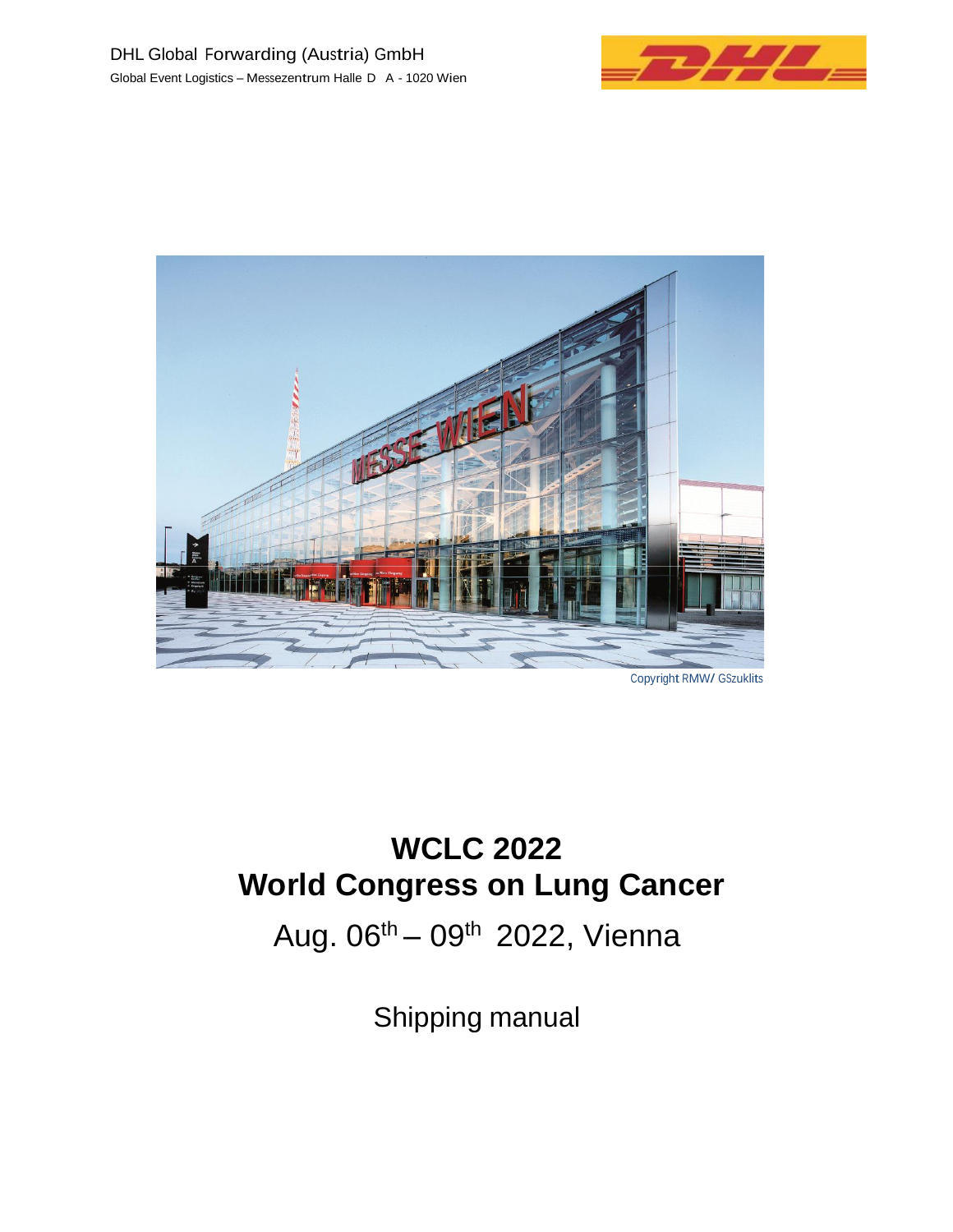

We are pleased to be the preferred international forwarder for **"WCLC 2022"**. As the sole official exhibition forwarder from Reed Exhibition Vienna we have an onsite office and warehouse at the showground in Vienna.

We will offer you all logistic-works before, during and after show.

.) Transport to and from show-site

- .) Storage before, during (empties, consumables) and after the show
- .) Timely delivery and pick up from the stand

.) Customs clearance

.) Workers for unpacking and packing

### **Projectmanager DHL:**

| <b>Thomas Hausmeister</b> | +43 (0) 1 7283160 8700 | thomas.hausmeister@dhl.com |
|---------------------------|------------------------|----------------------------|
|---------------------------|------------------------|----------------------------|

### **DEAD LINES:**

| To avoid waiting times we need your order until: | 29.07.2022                                   |
|--------------------------------------------------|----------------------------------------------|
| But at least                                     | 2 days before shipment will arrive in Vienna |

| Kind of transport          | point of destination     | latest arrival date              |
|----------------------------|--------------------------|----------------------------------|
| Ocean Freight FCL/LCL      |                          | on request                       |
| Airfreight                 | Vienna Airport           | 01.08.2022                       |
| Truck direct deliveries    | Vienna exhibition ground | as per move in date              |
| Truckshipments for storage | Vienna exhibition ground | daily (mo.-fr. $08:00 - 16:00$ ) |

### **PLEASE SEND YOUR PRE-ALERT MESSAGE WITH A COPY OF ALL DOCUMENTS, BEFORE DESPATCHING THE GOODS**.

After receiving your doc. we will check them and send you our "green light", if everything is right.

#### **CONSIGNING INSTRUCTIONS:**

All freight should be shipped **prepaid** and consigned as follows:

DHL Freight – Global Event Logistics Trabrennstr. 5 / **DHL office container in front of hall A/B** A-1020 Vienna Fairground

Attn.: Mr. Hausmeister tel.: +43 (0)1 728 31 60 c/o: "WCLC 2022" exhibitor: \_\_\_\_\_\_\_\_\_\_\_\_\_\_\_\_\_\_\_\_\_\_\_\_ hall: \_\_\_\_\_\_\_\_\_ stand: \_\_\_\_\_\_\_\_\_\_\_\_\_\_\_\_\_\_\_\_\_